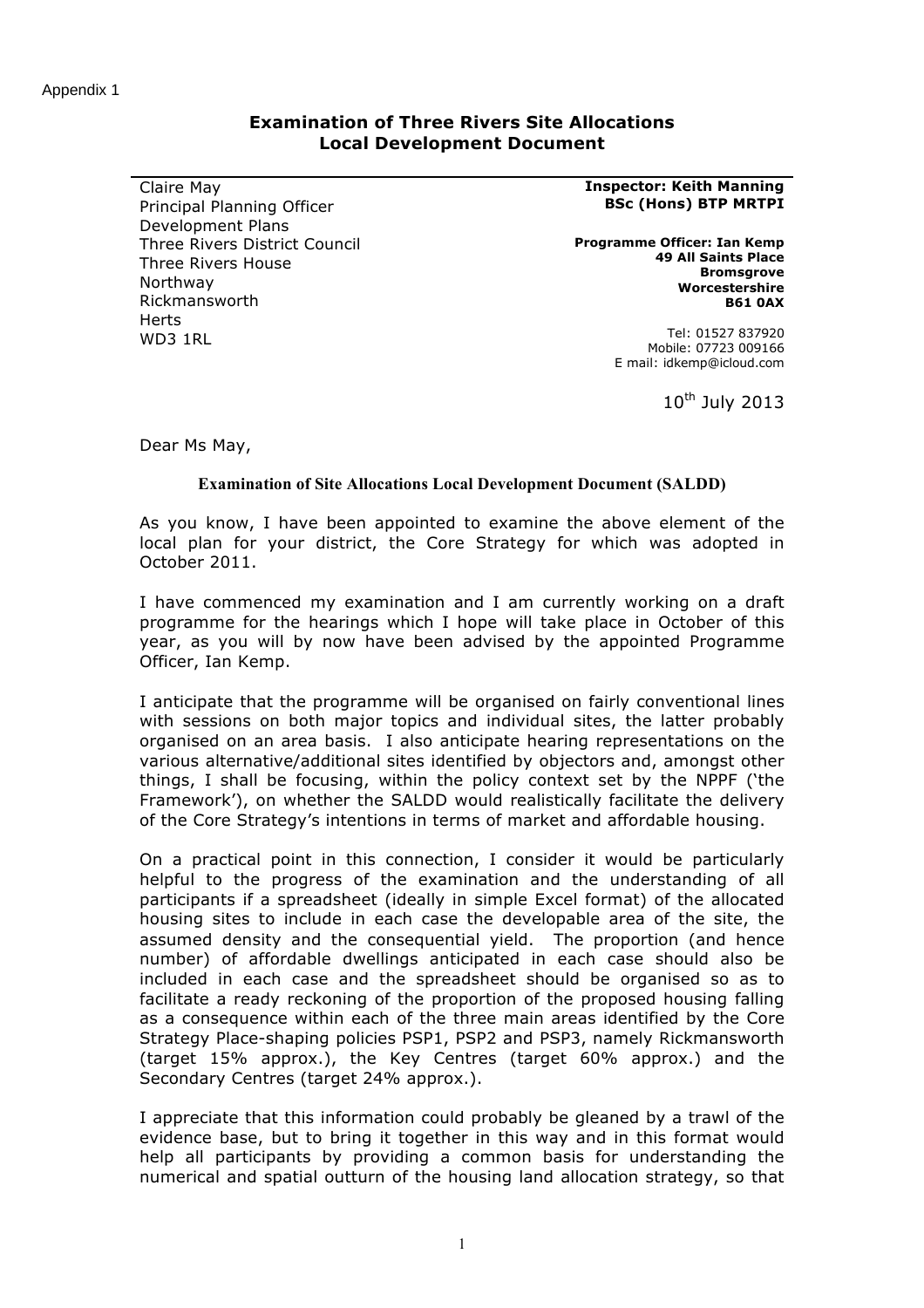the debate can be fully informed as to the implications of any changed or challenged assumptions in respect of individual sites.

Moreover, it would be especially helpful also if the various alternative/additional housing sites could be added, albeit separately subtotalled, to the spreadsheet, so that their implications (if any) for the delivery of the Core Strategy in terms of houses developed over the plan period may be readily appreciated.

The advantage of the approach I have outlined is that individual sites can be discussed on a basis which renders it simple to understand the implications of their loss or potential addition to the stock of allocated land. Mooted changes to the range of sites or their individual capacities can readily be taken on board and calculated through by simply changing the values in the spreadsheet as appropriate.

Clearly, it would be wrong to ascribe any spurious degree of accuracy to the model I advocate, but it would be a useful means of testing the overall robustness of the proposed allocations and suggested potential allocations relative to the Core Strategy, on a basis that may readily be understood by all. It would also help with the process of focusing on areas of disagreement as to the assumed capacity of individual sites.

I note that there is a small sites contribution of 38 dwellings per annum anticipated in the final years of the plan period. Is there any intelligence, on the basis of the evidence that informs the assumption, as to how this might be distributed in the context of the spatial strategy?

I would welcome early further clarification (ideally including more detailed plans) on the likely balance and distribution of employment and housing anticipated on the Kings Langley mixed use site referenced H(3) and E(e). Concerns have been raised in representations and it will be important to fully understand the Council's thinking on this.

Secondary schools sites are identified in the alternative. Has there been any progress with resolving disagreement so as to opt for one certain site?

Last, but by no means least at this stage, as this is potentially a matter which goes directly to soundness, I am writing to seek clarification and elucidation of the manner in which you propose to alter the Green Belt boundary. There are two aspects to this – the actual mechanics of the proposed changes and the longevity of the altered boundary.

Paragraph 83 of the NPPF is very clear that, exceptionally, Green Belt boundaries may be altered through the preparation or review of the Local Plan. The Spatial Vision (priority j) set out in your Core Strategy clearly anticipates limited change to the Green Belt to accommodate some growth involving sustainable development. The Spatial Strategy itself (point 4) recognises that it will be necessary to review the Green Belt at the edge of existing settlements to which priority is to be given so far as the release of land currently in the Green Belt land is concerned. Policy C11 of the Core Strategy is very clear that, although the general extent of the Green Belt will be maintained, it will be necessary to make minor revisions (through the SALDD) to the detailed Green Belt boundary. The policy is explained in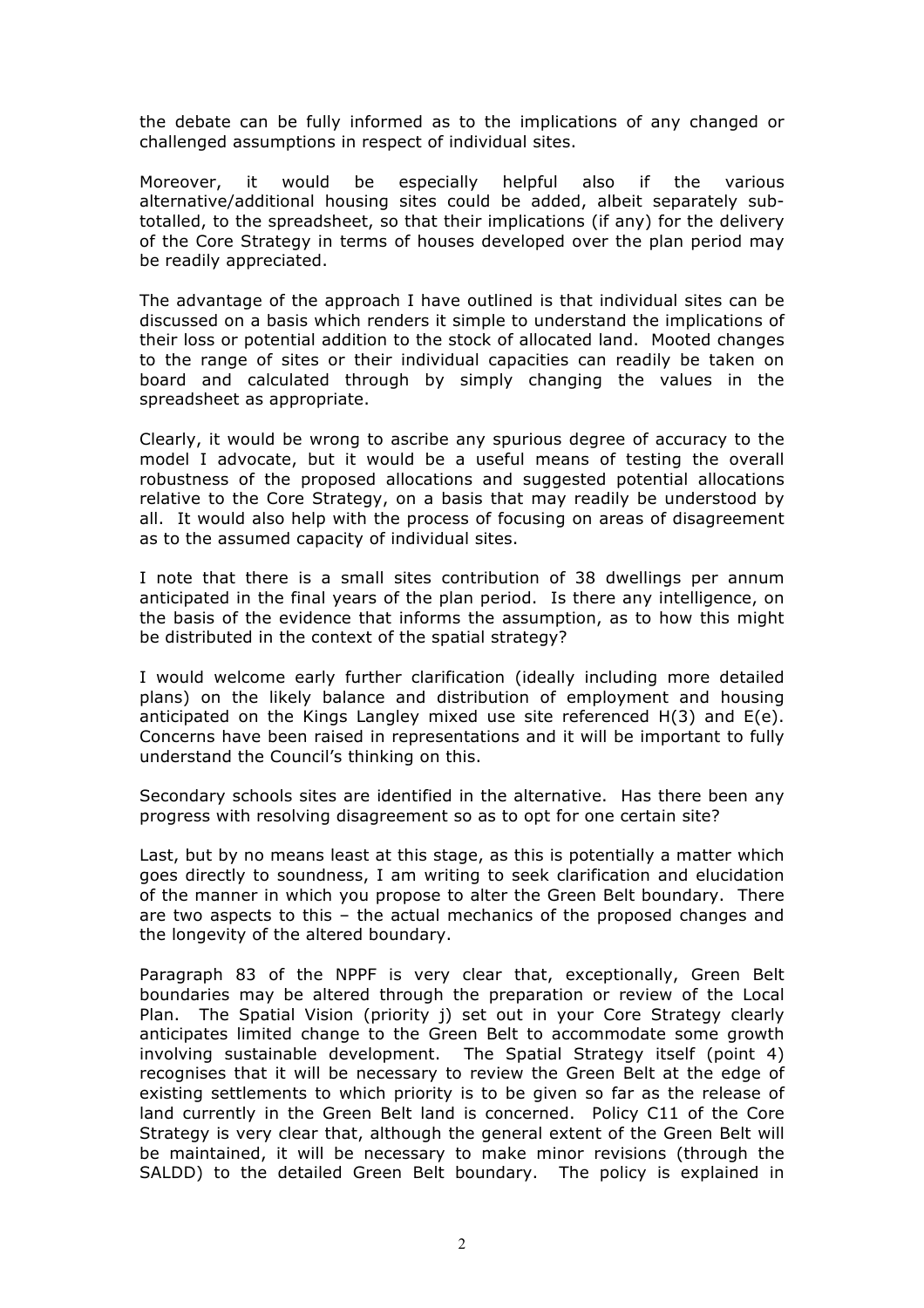paragraphs 5.101 – 5.106 and it is very clear (5.104) that… **"Detailed changes to the established Green Belt boundary will be made through the allocation of land for development by the Site Allocations Development Plan Document…."** Amongst other things, the policy states that the major developed sites status of Leavesden Aerodrome will be reviewed **"having regard to the important contribution the site is expected to make to meeting needs for housing and employment"**.

I note that there is a site here with outline planning permission for 425 dwellings and I assume for present purposes that this has not been "doublecounted" with the current five year land supply claimed, as one objector intimates. Given the existence of the planning permission and the inclusion of the site as H(8) in the SALDD, the logic of changing the Green Belt boundary here through GB(1) but retaining the housing site within the Green Belt is far from clear. The reason for change indicates that… **"retaining Green Belt designation on the rest of the Studios site provides control over future development of this significant site"**.

GB(1) appears to be the only change to the boundary of the Green Belt proposed in the SALDD, but it would leave the largest single housing allocation firmly within it. The same approach is applied to the scatter of smaller sites currently within the Green Belt but proposed to be allocated for housing (whether contiguous with the main settlements or standing a little apart, for example within villages currently "washed over" by Green Belt).

I note from the representations document SA CD5 that the Council's response is frequently (E.g. Ref 60268/30058/H13/2 from Taylor Wimpey and 60162/30042/H37/2 from CPRE) along the lines that… **"the need for housing within the district and the absence of alternative deliverable non-Green Belt sites may constitute very special circumstances which would be required for development to take place in the Green Belt"**.

On the face of it, it appears that, rather than reviewing the Green Belt boundary to accommodate the phased release of sites for housing (whether greenfield or previously-developed), the Council proposes that developers of allocated housing sites currently in the Green Belt would have to rely on demonstrating "very special circumstances" notwithstanding the fact of that allocation, if the SALDD were to be adopted in its current form.

Some further clues as to the Council's intended approach are contained in the following explanatory paragraphs of the submitted SALDD:

**"11.2 Reviewing the Green Belt boundaries around some sites should ensure that there are sensible and defensible Green Belt boundaries in future, however many proposed development sites are in sensitive locations and retaining Green Belt status will enable the Council to maintain greater control over future development on these sites.**

**11.3 Therefore, the Green Belt designation on allocated sites will be reviewed once development has been completed. One change to the Green Belt boundary is proposed through this Site Allocations document to recognise development that has previously taken place in the Green Belt at Leavesden."** (my emphasis)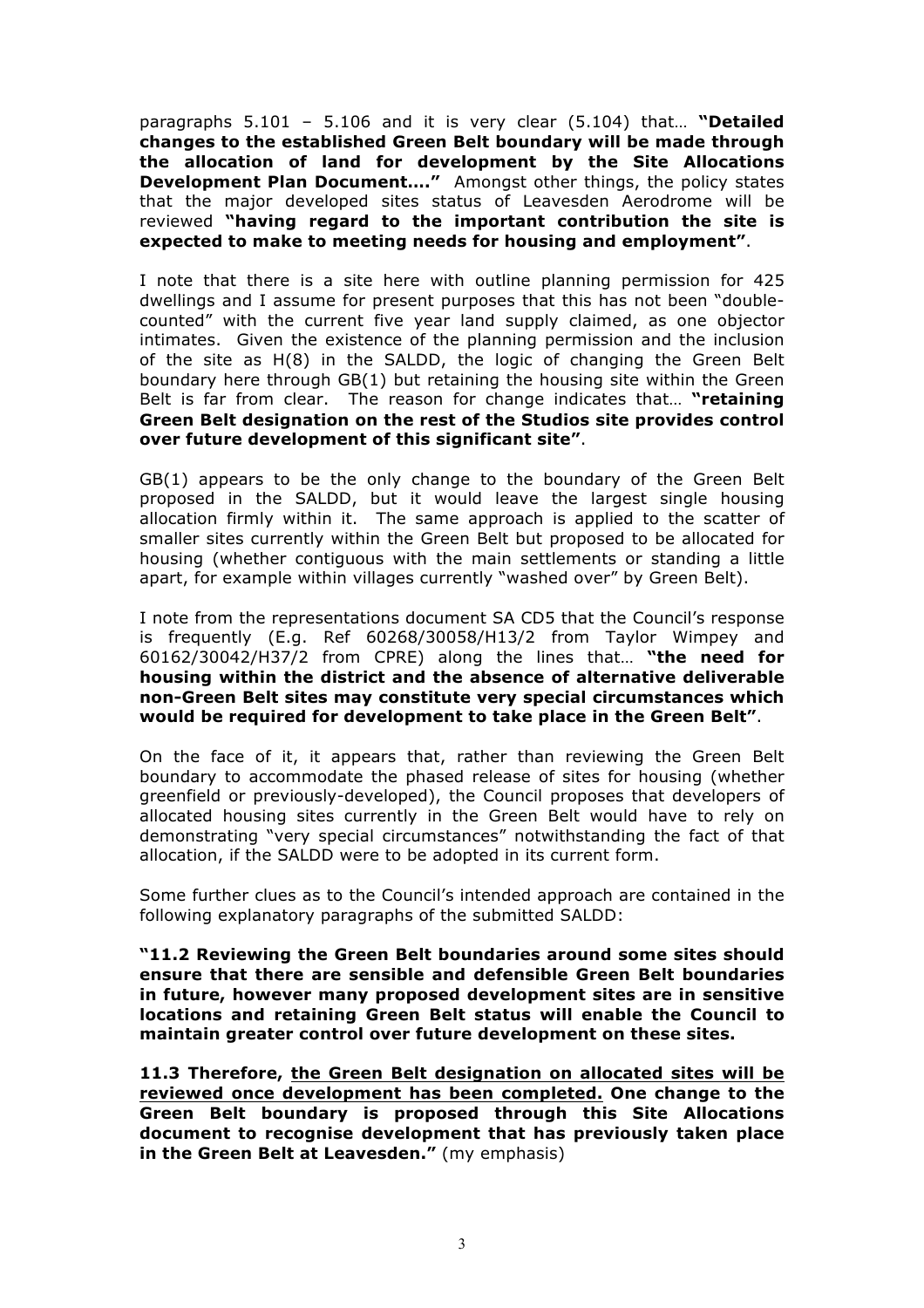I have major concerns about this approach. Certainty for all is a fundamental aim of the plan-led system. One of the core planning principles in the Framework includes the intention that plans should… "provide a practical framework within which decisions on planning applications can be made with a high degree of predictability and certainty". A SALDD that fails to resolve the uncertainty inherent in demonstrating very special circumstances would very arguably fail to accord with the core strategy or national policy. It seems to me that regardless of, for example, phasing intentions to prioritise the use of previously-developed land, owners and prospective developers of allocated housing sites need to be sure that, all other things being equal, they should expect to receive planning permission for housing uninhibited by the constraints of Green Belt designation. Inappropriate development, including housing, is by definition harmful to the Green Belt, the status of which would be badly compromised by routine departure from its constraints to meet identified housing need which, in itself, is unlikely to outweigh harm to the Green Belt and other harm to constitute the "very special circumstances" justifying inappropriate development in the Green Belt.<sup>1</sup> I appreciate that the Council refers also to the absence of alternatives contributing to very special circumstances, but it would in my view negate the intentions of the plan-led system to require applicants to demonstrate those in respect of sites expressly allocated to address housing need that cannot be accommodated on land within the existing built-up areas of the District.

The same principles of engendering certainty and avoiding compromise of the Green Belt would apply to schools sites, certainly the main building footprint anticipated, and employment allocations; and in the latter context I would seek clarification of the situation at the site referenced E(d) at Maple Cross/Maple Lodge).

It very much appears that the Green Belt in Three Rivers is to generally remain unaltered pending development for housing (i.e. boundary review after the event) rather than being formally altered in anticipation of and to accommodate housing need. In view of the considerations outlined above, I foresee that this approach would be very problematic, not least because it would be inconsistent with the stated intentions of the Council's own Core Strategy, let alone the Framework. Urgent clarification of what the Council really intends is therefore sought and I would urge you to alter your approach so as to formally exclude the allocated housing sites from the Green Belt by alteration of its boundaries, an action that is well within the competence of the SALDD. The matter is so fundamental to the soundness of the SALDD that I propose an Exploratory Meeting at an early date in August to address this concern if a cogent justification of the Council's apparent intention to leave the Green Belt boundary unchanged by housing allocations is not forthcoming by the end of this month.

I would also ask the Council to consider at the same time the compatibility of its approach with the intention of paragraph 83 of the Framework that altered Green Belt boundaries should be considered having regard to their intended permanence in the long term, so that they should be capable of enduring beyond the plan period. Paragraph 85 indicates a number of practical considerations germane to this intention and it is very clear from the Framework that the alteration of Green Belt boundaries is to be the exception

 <sup>1</sup> Ministerial Statement of 1 July 2013: *Planning and travellers*